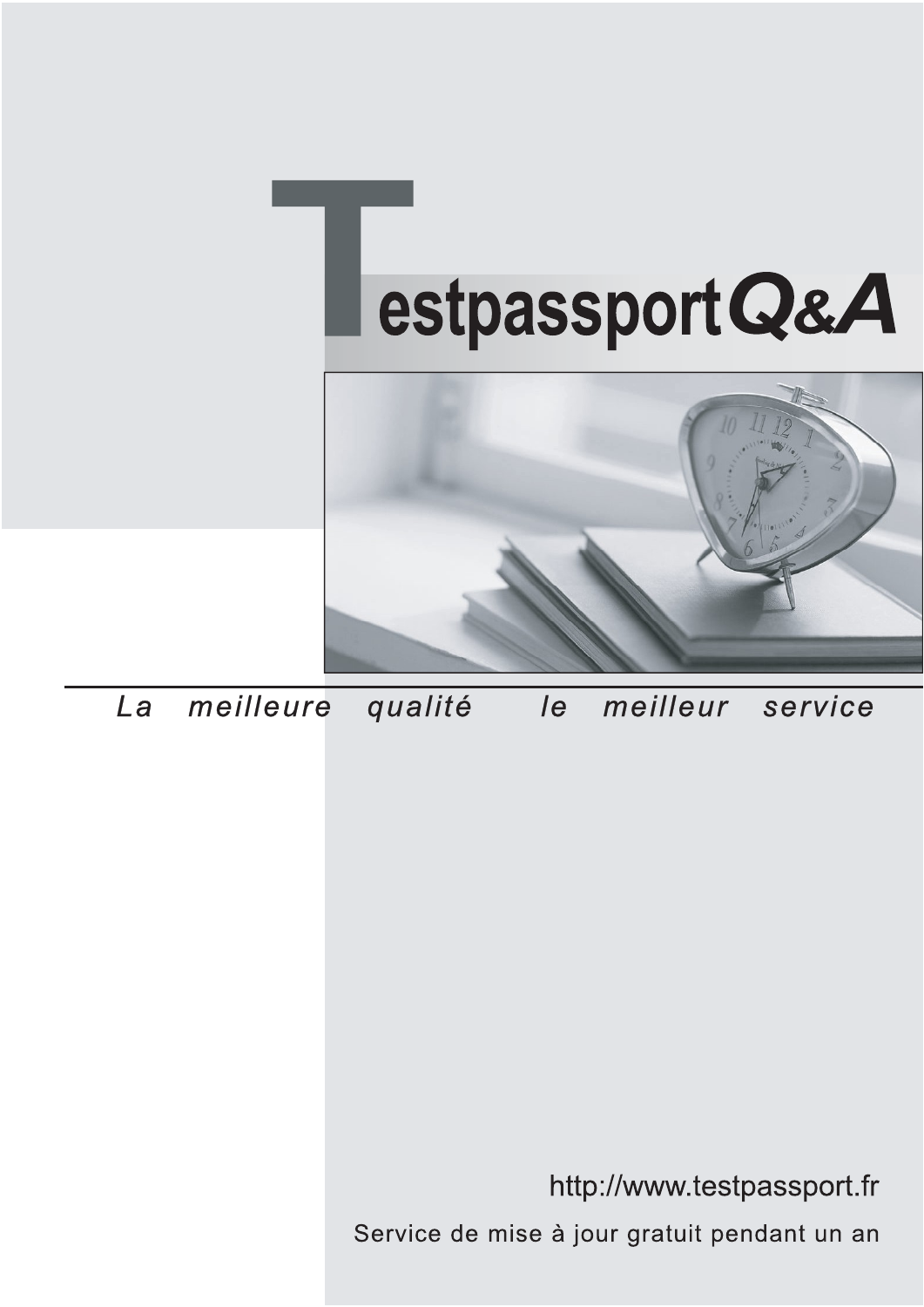# **Exam** : **MB-920**

## **Title** : Microsoft Dynamics 365 Fundamentals (ERP)

# **Version** : DEMO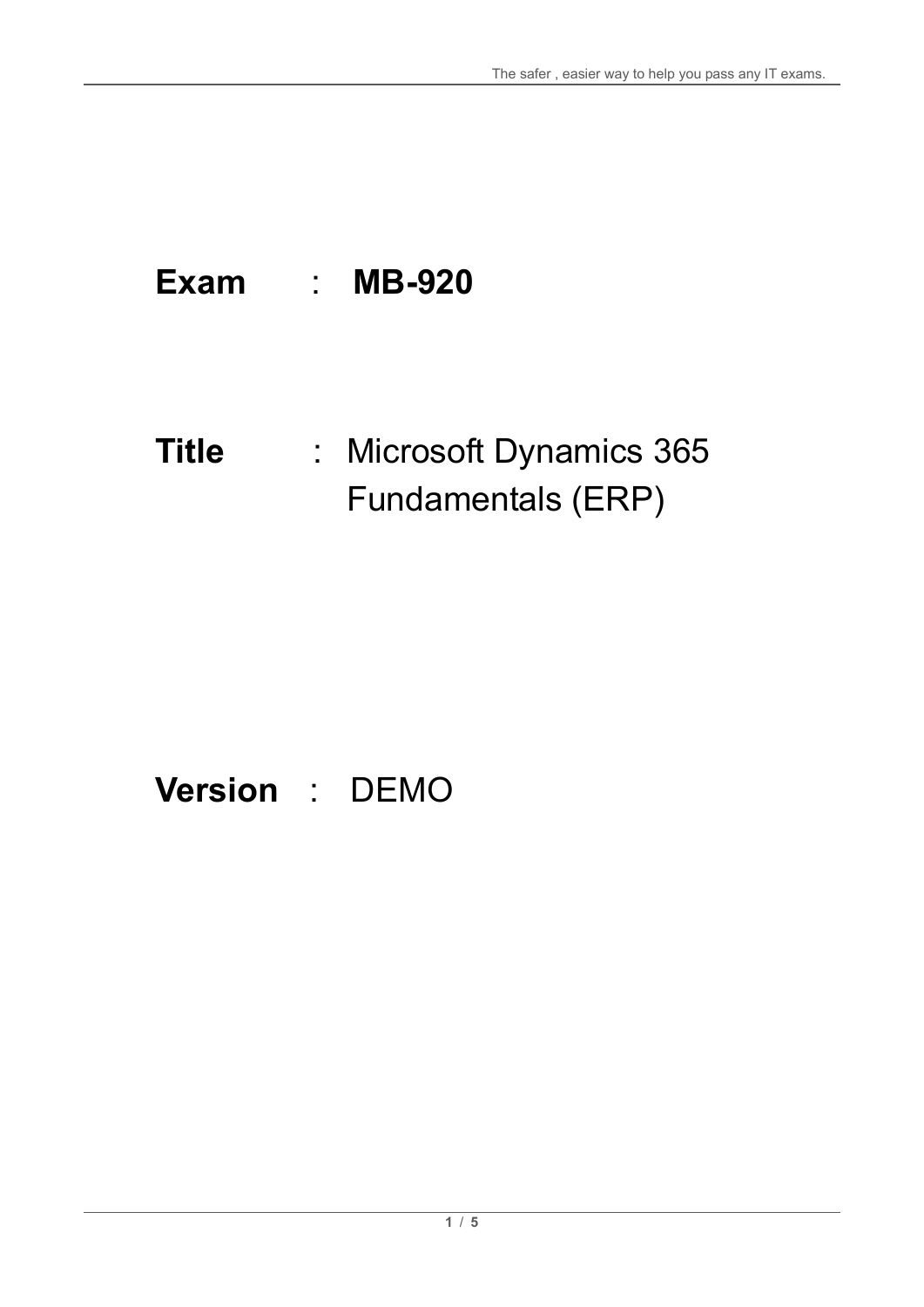#### 1.HOTSPOT

A company plans to implement Dynamics 365 finance and operations apps.

You need to recommend a feature that allow users to edit Dynamic 365 data by using Microsoft Office. Changes that you make in Microsoft Office must update Dynamic 365.

What should you recommend? To answer, select the appropriate options in the answer area.

#### **Answer Area**

You can use the

| Open in Excel          |  |
|------------------------|--|
| <b>Export to Excel</b> |  |
| Export to Word         |  |

Feature to edit Dynamics 365 data by using Microsoft Excel.

#### **Answer:**

#### **Answer Area**

You can use the

feature to edit Dynamics 365 data by using Microsoft Excel.

| Open in Excel          |  |
|------------------------|--|
| <b>Export to Excel</b> |  |
| Export to Word         |  |
|                        |  |

2.HOTSPOT

A company plans to implement Dynamics 365 Project Operations.

Instructions: For each of the following statements, select Yes if the statement is true. Otherwise, select No. NOTE: Each correct selection is worth one point.

### **Answer Area**

| <b>Statements</b>                                                                                             | Yes     | No |
|---------------------------------------------------------------------------------------------------------------|---------|----|
| You can create project-based sales orders directly from a<br>project record.                                  | $\circ$ |    |
| Project sales orders are automatically created or amended O<br>when you save item requirements for a project. |         |    |
| Answer:                                                                                                       |         |    |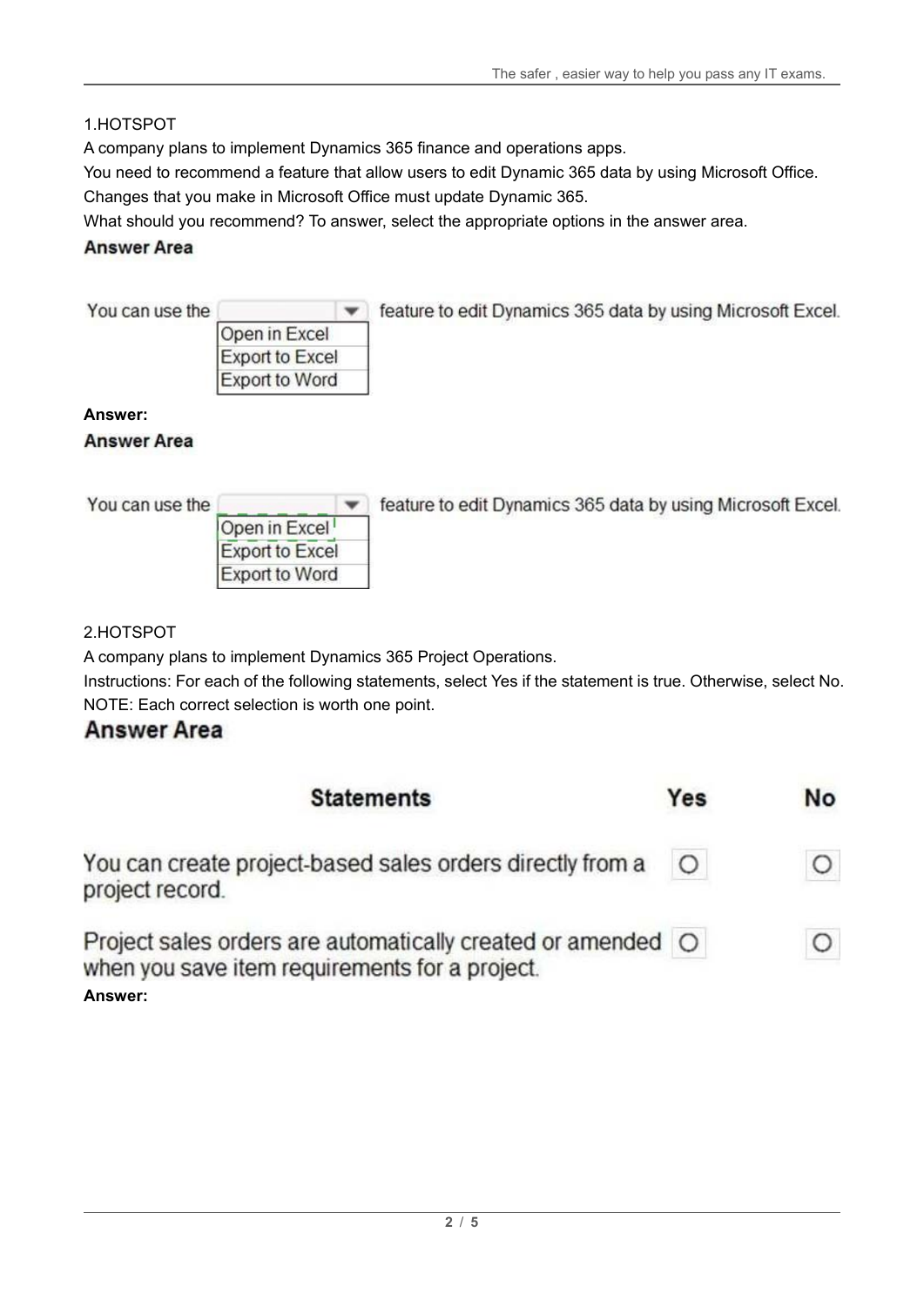## **Answer Area**

| <b>Statements</b>                                                                                                                                                                                                               | Yes            | No        |
|---------------------------------------------------------------------------------------------------------------------------------------------------------------------------------------------------------------------------------|----------------|-----------|
| You can create project-based sales orders directly from a<br>project record.                                                                                                                                                    | $\overline{O}$ | О         |
| Project sales orders are automatically created or amended O<br>when you save item requirements for a project.                                                                                                                   |                | Ω         |
| 3.HOTSPOT<br>A company plans to use Dynamics 365 Finance.<br>Instructions: For each of the following statements, select Yes if the statement is true.<br>Otherwise, select No. NOTE: Each correct selection is worth one point. |                |           |
| <b>Statements</b>                                                                                                                                                                                                               | Yes            | No        |
| Item groups define the set of general ledger accounts<br>that apply to product-related transactions.                                                                                                                            |                | O         |
| Item model groups are used to assign a costing<br>method to a product.                                                                                                                                                          | $\circ$        | $\circ$   |
| Answer:                                                                                                                                                                                                                         |                |           |
| <b>Statements</b>                                                                                                                                                                                                               | Yes            | <b>No</b> |
| Item groups define the set of general ledger accounts<br>that apply to product-related transactions.                                                                                                                            | IO             | O         |
| Item model groups are used to assign a costing<br>method to a product.                                                                                                                                                          |                | C         |
| 4.HOTSPOT                                                                                                                                                                                                                       |                |           |

A company plans to implement Dynamics 365 Commerce.

Instructions: For each of the following statements, select Yes if the statement is true. Otherwise, select No. NOTE: Each correct selection is worth one point.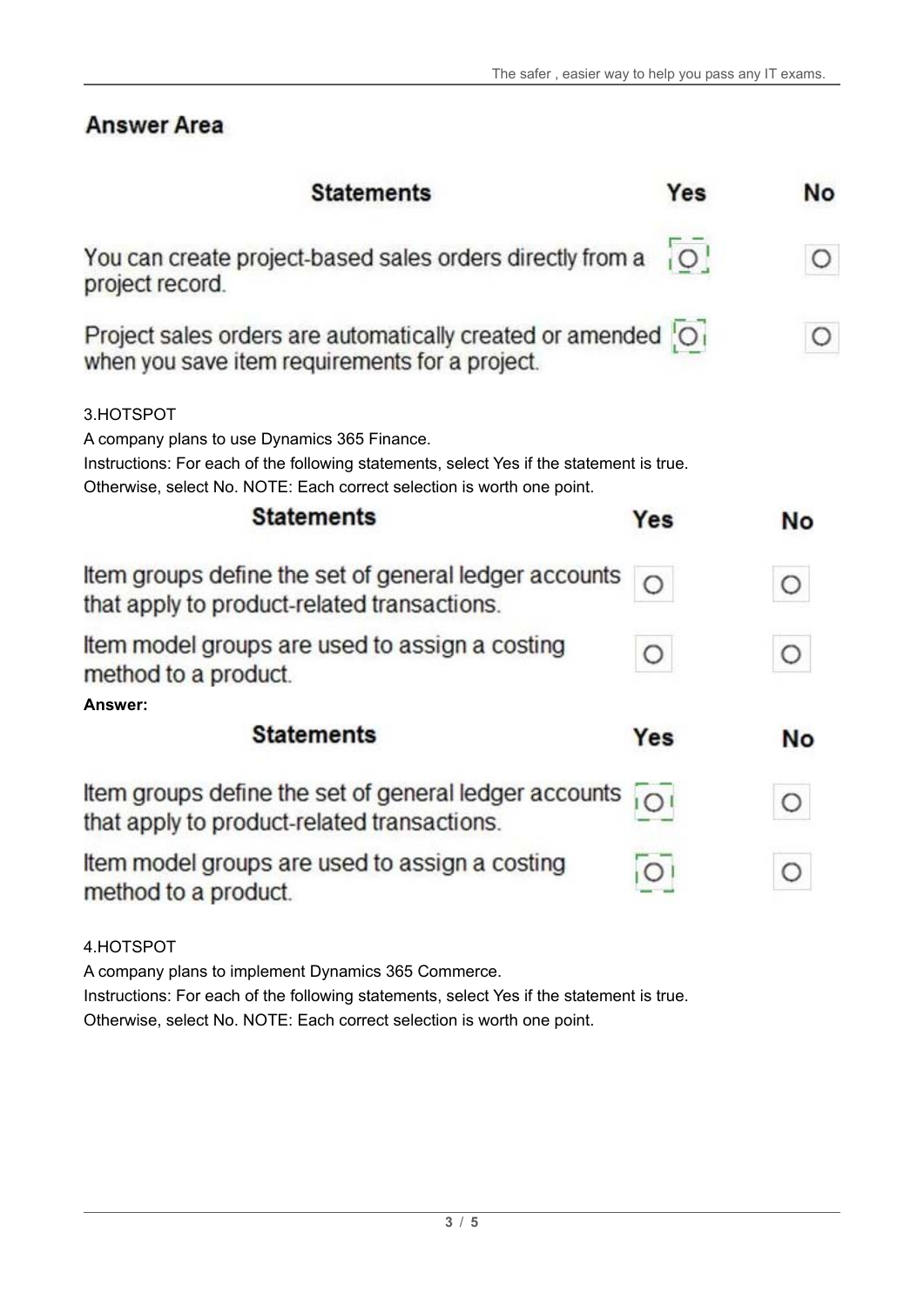$\circ$ 

 $\circ$ 

## **Answer Area**

| <b>Statements</b>                                                                                                                                                  | Yes     | No        |
|--------------------------------------------------------------------------------------------------------------------------------------------------------------------|---------|-----------|
| You can create separate payment methods and price groups<br>for each retail store channel.                                                                         | Ο       | О         |
| Modern Point of Sale (MPOS) devices can process sales even<br>if the device has no network connectivity.                                                           | $\circ$ | Ο         |
| Answer:<br><b>Answer Area</b>                                                                                                                                      |         |           |
|                                                                                                                                                                    |         |           |
| <b>Statements</b>                                                                                                                                                  | Yes     | <b>No</b> |
| You can create separate payment methods and price groups<br>for each retail store channel.                                                                         | Ο       | Ο         |
| Modern Point of Sale (MPOS) devices can process sales even<br>if the device has no network connectivity.                                                           | $\circ$ |           |
| 5.HOTSPOT<br>A company uses Dynamics 365 Supply Chain Management. The company plans to implement Asset                                                             |         |           |
| Management.                                                                                                                                                        |         |           |
| Instructions: For each of the following statements, select Yes if the statement is true.<br>Otherwise, select No. NOTE: Each correct selection is worth one point. |         |           |
| <b>Answer Area</b>                                                                                                                                                 |         |           |
| <b>Statements</b><br>Yes                                                                                                                                           | No      |           |

Assets are single-level objects. You cannot create sub-assets.  $\circ$ 

You can define locations and assign assets to locations for  $\circ$ tracking purposes.

**Answer:**